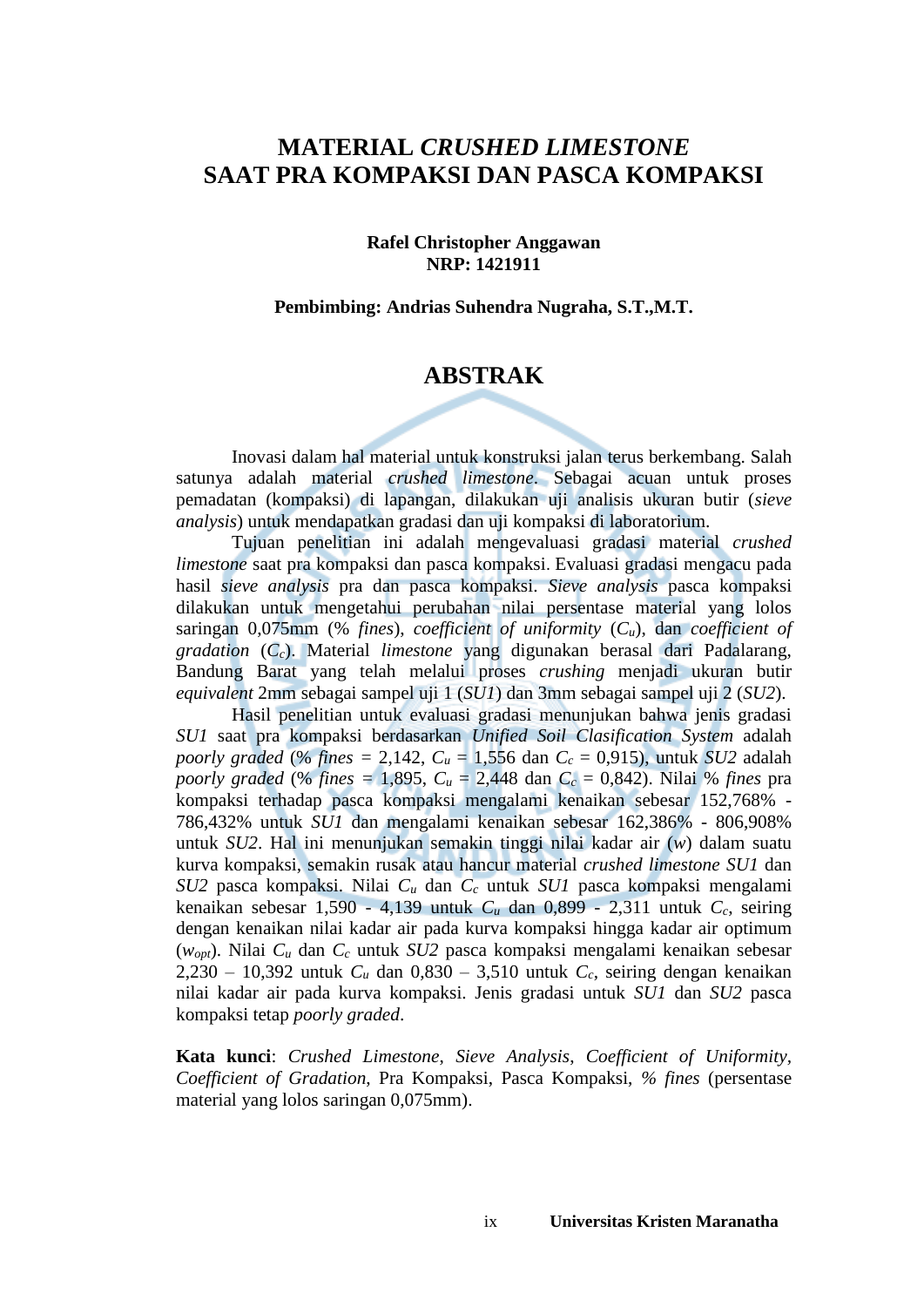### *Evaluation the Gradation of Crushed Limestone Material During Pre-Compaction and Post-Compaction*

#### **Rafel Christopher Anggawan NRP: 1421911**

#### **Supervisor: Andrias Suhendra Nugraha, S.T.,M.T.**

### *ABSTRACT*

*Innovation in terms of material for road construction continues to evolve. One of them is crushed limestone material. As a reference to the compaction process (compacting) in the field, test of grain size analysis (sieve analysis) was done to obtain the gradation and compaction tests in the laboratory.*

*The purpose of this study was to evaluate the gradation of crushed limestone material during pre-compacting and post-compacting. Evaluation of gradation refers to the results of sieve analysis both pre and post-compaction. Sieve analysis on post-compaction is performed to determine the percentage value change of material sieve 0,075mm (% fines), coefficient of uniformity (Cu), and the coefficient of gradation (Cc). Limestone material used comes from Padalarang, West Bandung has been through the crushing process into the grain size equivalent 2mm as the test sample 1 (SU1) and 3mm as the test sample 2 (SU2).*

*Study result for evaluation of gradation indicates that the type of gradation SU1 during pre-compaction by the Unified Soil Classification System is poorly graded (% fines = 2.142,*  $C_u = 1.556$  *and*  $C_c = 0.915$ *), for SU2 is poorly graded (% fines = 1.895,*  $C_u = 2.448$  *and*  $C_c = 0.842$ *). Value of % fines on precompacting against post-compaction was increased by 152.768% - 786.432% for SU1, and increased by 162.386% - 806.908% for SU2. This shows more higher the value water content value (w) in a compaction curve, the material crushed limestone getting more damaged or destroyed for SU1 and SU2 on postcompaction. The value of C<sup>u</sup> and C<sup>c</sup> for SU1 on post-compacting increased by 1.590 - 4.139 for Cu and 0.899 - 2.311 for Cc, due to higher water content in the compaction curve until the optimum water content (* $W_{opt}$ *). Value of*  $C_u$  *and*  $C_c$  *for SU2 on post-compacting increased by 2.230 - 10.392 for C<sup>u</sup> and 0.830 - 3.510 for Cc, due to higher water content in the compaction curve. The Gradient type for SU1 and SU2 on post-compacting is constantly poorly graded.*

*Keywords: Crushed Limestone, Sieve Analysis*, *Coefficient of Uniformity, Coefficient of Gradation, Pre-Compaction, Post-Compaction, % fines (the percentage of material that passes the sieve 0,075mm)*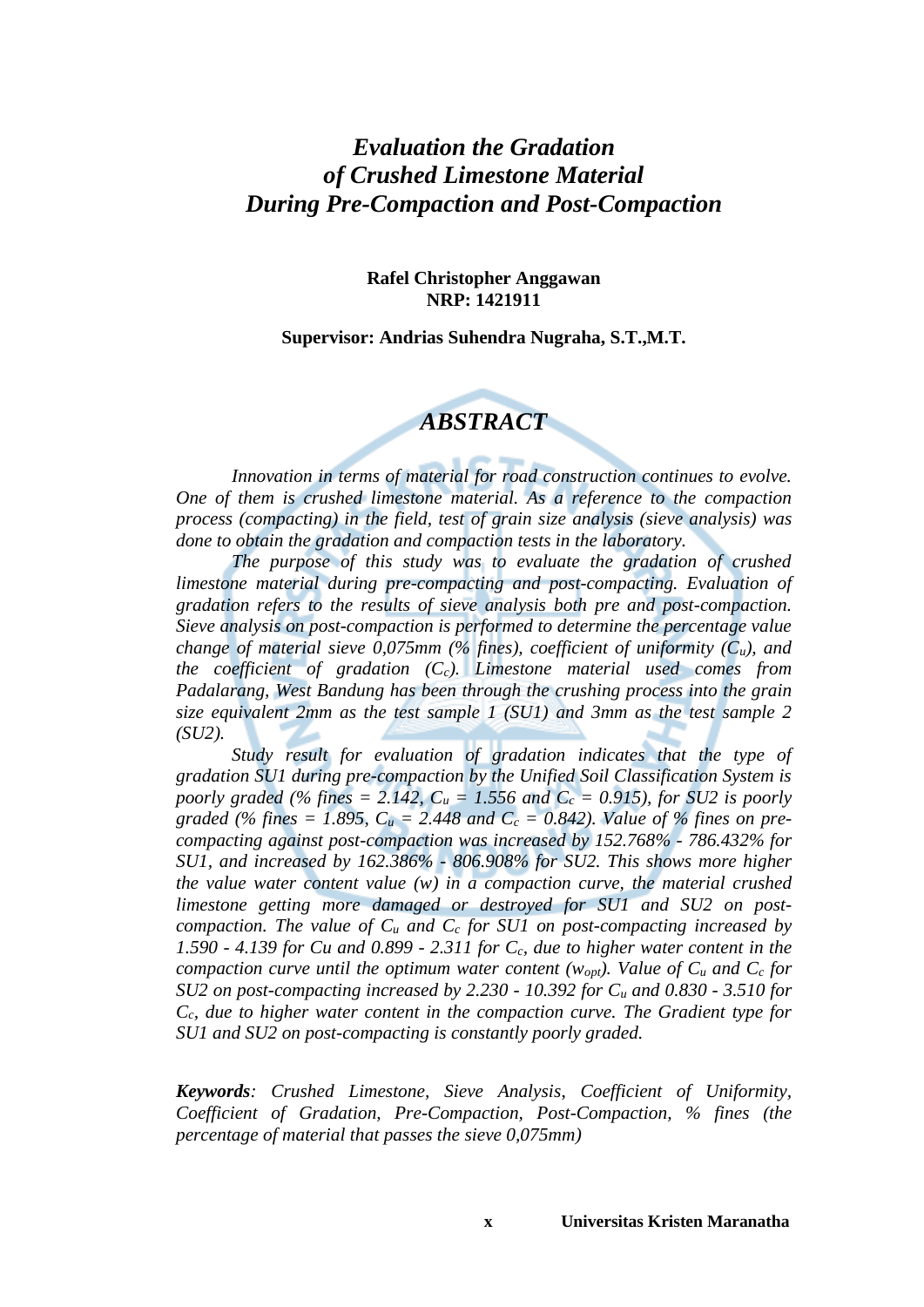## **DAFTAR ISI**

| MARIA SAMBAR (1999) DAFTAR TABEL (1999) ANN 1999) DAFTAR TABEL (1999) DAFTAR NOTASI (1999) DAFTAR NOTASI (1999) |
|-----------------------------------------------------------------------------------------------------------------|
|                                                                                                                 |
|                                                                                                                 |
|                                                                                                                 |
| <b>BAB I PENDAHULUAN</b>                                                                                        |
|                                                                                                                 |
|                                                                                                                 |
|                                                                                                                 |
|                                                                                                                 |
|                                                                                                                 |
|                                                                                                                 |
| <b>BAB II STUDI LITERATUR</b>                                                                                   |
|                                                                                                                 |
|                                                                                                                 |
|                                                                                                                 |
|                                                                                                                 |
|                                                                                                                 |
|                                                                                                                 |
| <b>BAB III METODE PENELITIAN</b>                                                                                |
| 12                                                                                                              |
| 3.2 Langkah-langkah Pekerjaan Sieve Analysis Material Crushed                                                   |
| Limestone SU1 dan SU2 Saat Pasca Kompaksi dengan Ke-5                                                           |
|                                                                                                                 |
|                                                                                                                 |
| <b>BAB IV ANALISIS DATA</b>                                                                                     |
|                                                                                                                 |
| 4.2 Hasil Uji Sieve Analysis Material Crushed Limestone                                                         |
|                                                                                                                 |
| 4.2.1 Hasil Uji Sieve Analysis Material Crushed Limestone                                                       |
|                                                                                                                 |
| 4.2.2 Hasil Uji Sieve Analysis Material Crushed Limestone                                                       |
|                                                                                                                 |
| 4.2.3 Kurva Gabungan Distribusi Ukuran Butir Material                                                           |
| Crushed Limestone SU1 dan SU2 Pra Kompaksi  23                                                                  |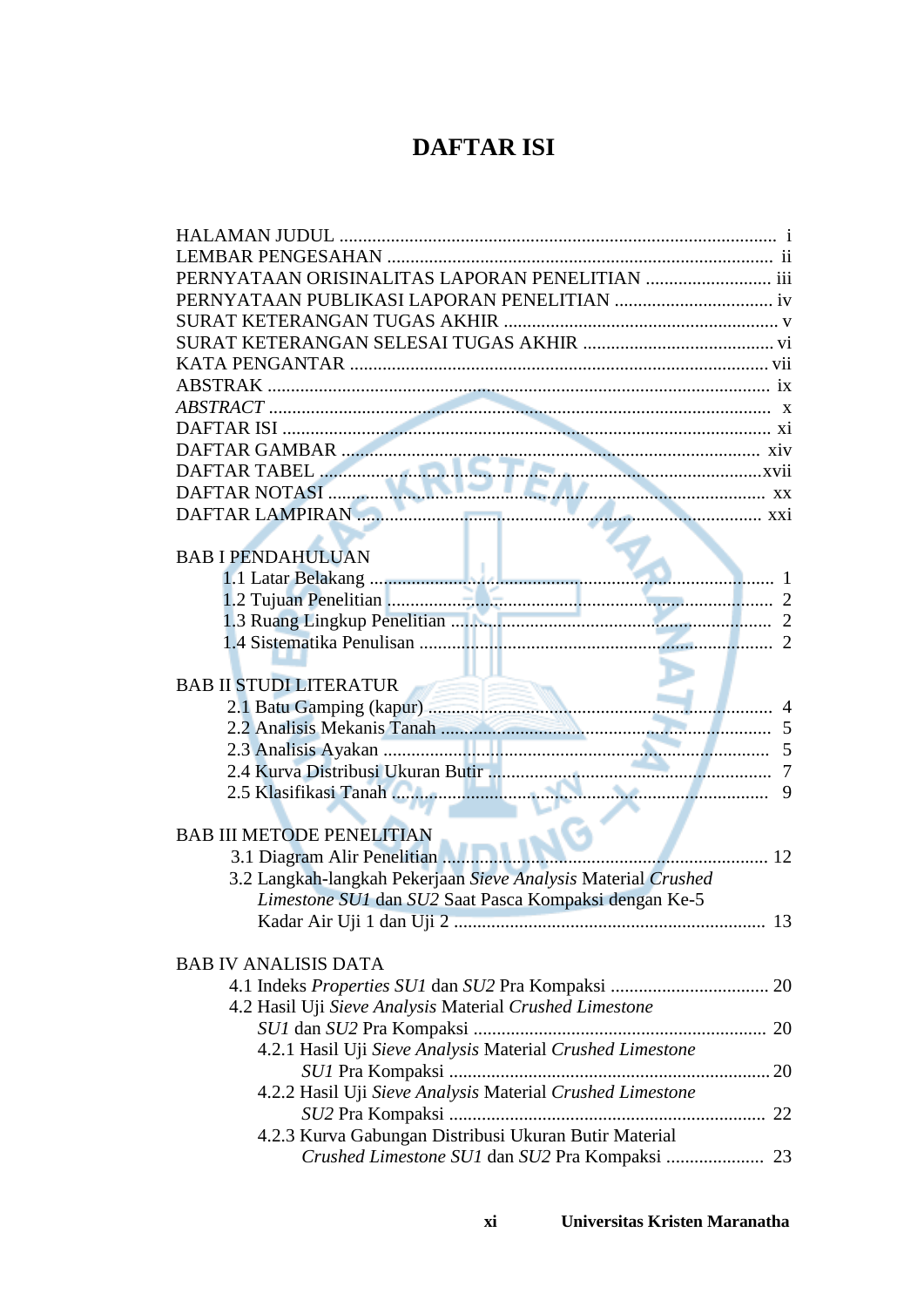| 4.3 Hasil Uji Sieve Analysis Material Crushed Limestone SU1   |    |
|---------------------------------------------------------------|----|
|                                                               |    |
| 4.3.1 Hasil Uji Sieve Analysis Material Crushed Limestone SU1 |    |
|                                                               |    |
| 4.3.2 Hasil Uji Sieve Analysis Material Crushed Limestone SU1 |    |
|                                                               |    |
| 4.3.3 Hasil Uji Sieve Analysis Material Crushed Limestone SU1 |    |
|                                                               |    |
| 4.3.4 Hasil Uji Sieve Analysis Material Crushed Limestone SU1 |    |
|                                                               |    |
| 4.3.5 Hasil Uji Sieve Analysis Material Crushed Limestone SU1 |    |
|                                                               |    |
| 4.3.6 Kurva Gabungan Distribusi Ukuran Butir dan Selisih      |    |
| Percent Finer Material Crushed Limestone SU1                  |    |
|                                                               |    |
| 4.3.7 Hasil $C_u$ dan $C_c$ Material Crushed Limestone SU1    |    |
|                                                               |    |
| 4.3.8 Hasil Evaluasi Kurva Kompaksi (Sumber: Laowo, 2016)     |    |
| terhadap $C_u$ dan $C_c$ Material Crushed Limestone           |    |
|                                                               | 36 |
| 4.4 Hasil Uji Sieve Analysis Material Crushed Limestone SU1   |    |
|                                                               |    |
| 4.4.1 Hasil Uji Sieve Analysis Material Crushed Limestone SUI |    |
|                                                               |    |
| 4.4.2 Hasil Uji Sieve Analysis Material Crushed Limestone SUI |    |
|                                                               |    |
| 4.4.3 Hasil Uji Sieve Analysis Material Crushed Limestone SUI |    |
|                                                               |    |
| 4.4.4 Hasil Uji Sieve Analysis Material Crushed Limestone SU1 |    |
|                                                               |    |
| 4.4.5 Hasil Uji Sieve Analysis Material Crushed Limestone SU1 |    |
|                                                               |    |
| 4.4.6 Kurva Gabungan Distribusi Ukuran Butir dan Selisih      |    |
| <b>Percent Finer Material Crushed Limestone SUI</b>           |    |
| Pra Kompaksi dan Pasca Kompaksi Uji 2  47                     |    |
| 4.4.7 Hasil $C_u$ dan $C_c$ Material Crushed Limestone SU1    |    |
|                                                               |    |
| 4.4.8 Hasil Evaluasi Kurva Kompaksi terhadap $C_u$ dan $C_c$  |    |
| Material Crushed Limestone SU1 Pra Kompaksi dan               |    |
|                                                               |    |
| 4.5 Hasil Uji Sieve Analysis Material Crushed Limestone SU2   |    |
|                                                               |    |
| 4.5.1 Hasil Uji Sieve Analysis Material Crushed Limestone SU2 |    |
|                                                               |    |
| 4.5.2 Hasil Uji Sieve Analysis Material Crushed Limestone SU2 |    |
|                                                               |    |
| 4.5.3 Hasil Uji Sieve Analysis Material Crushed Limestone SU2 |    |
|                                                               |    |
|                                                               |    |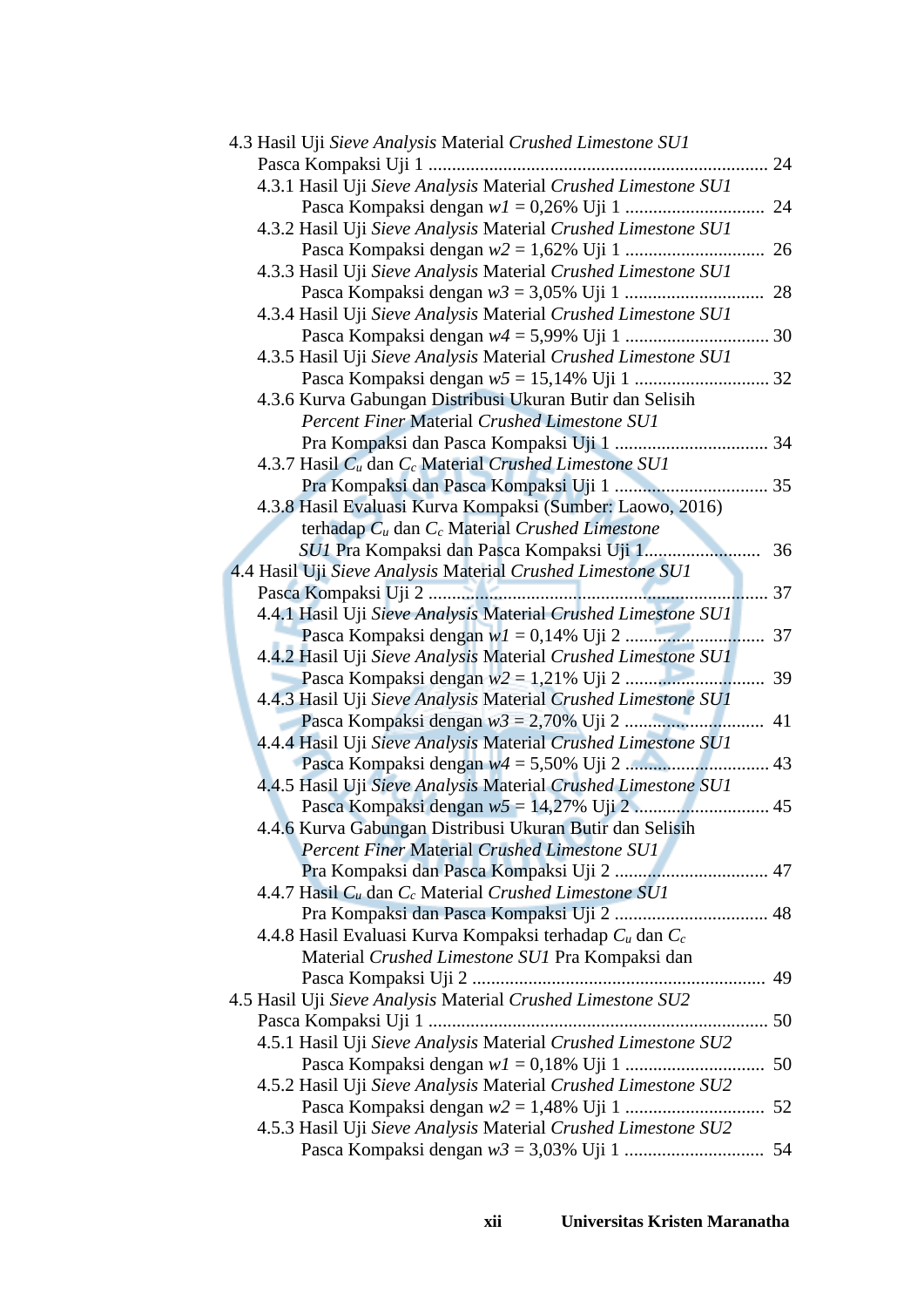| 4.5.4 Hasil Uji Sieve Analysis Material Crushed Limestone SU2 |    |
|---------------------------------------------------------------|----|
|                                                               |    |
| 4.5.5 Hasil Uji Sieve Analysis Material Crushed Limestone SU2 |    |
|                                                               |    |
| 4.5.6 Kurva Gabungan Distribusi Ukuran Butir dan Selisih      |    |
| <b>Percent Finer Material Crushed Limestone SU2</b>           |    |
|                                                               |    |
| 4.5.7 Hasil $C_u$ dan $C_c$ Material Crushed Limestone SU2    |    |
|                                                               |    |
| 4.5.8 Hasil Evaluasi Kurva Kompaksi terhadap $C_u$ dan $C_c$  |    |
| Material Crushed Limestone SU2 Pra Kompaksi dan               |    |
|                                                               |    |
| 4.6 Hasil Uji Sieve Analysis Material Crushed Limestone SU2   |    |
|                                                               |    |
| 4.6.1 Hasil Uji Sieve Analysis Material Crushed Limestone SU2 |    |
|                                                               |    |
| 4.6.2 Hasil Uji Sieve Analysis Material Crushed Limestone SU2 |    |
|                                                               |    |
| 4.6.3 Hasil Uji Sieve Analysis Material Crushed Limestone SU2 |    |
|                                                               |    |
| 4.6.4 Hasil Uji Sieve Analysis Material Crushed Limestone SU2 |    |
|                                                               |    |
| 4.6.5 Hasil Uji Sieve Analysis Material Crushed Limestone SU2 |    |
|                                                               |    |
| 4.6.6 Kurva Gabungan Distribusi Ukuran Butir dan Selisih      |    |
| <b>Percent Finer Material Crushed Limestone SU2</b>           |    |
|                                                               |    |
| 4.6.7 Hasil $C_u$ dan $C_c$ Material Crushed Limestone SU2    |    |
|                                                               |    |
| 4.6.8 Hasil Evaluasi Kurva Kompaksi terhadap $C_u$ dan $C_c$  |    |
| Material Crushed Limestone SU2 Pra Kompaksi dan               |    |
|                                                               |    |
| ____                                                          |    |
| NÓ<br><b>BAB V SIMPULAN DAN SARAN</b>                         |    |
|                                                               | 77 |
|                                                               | 79 |
|                                                               |    |
|                                                               | 80 |
|                                                               |    |
|                                                               |    |
|                                                               |    |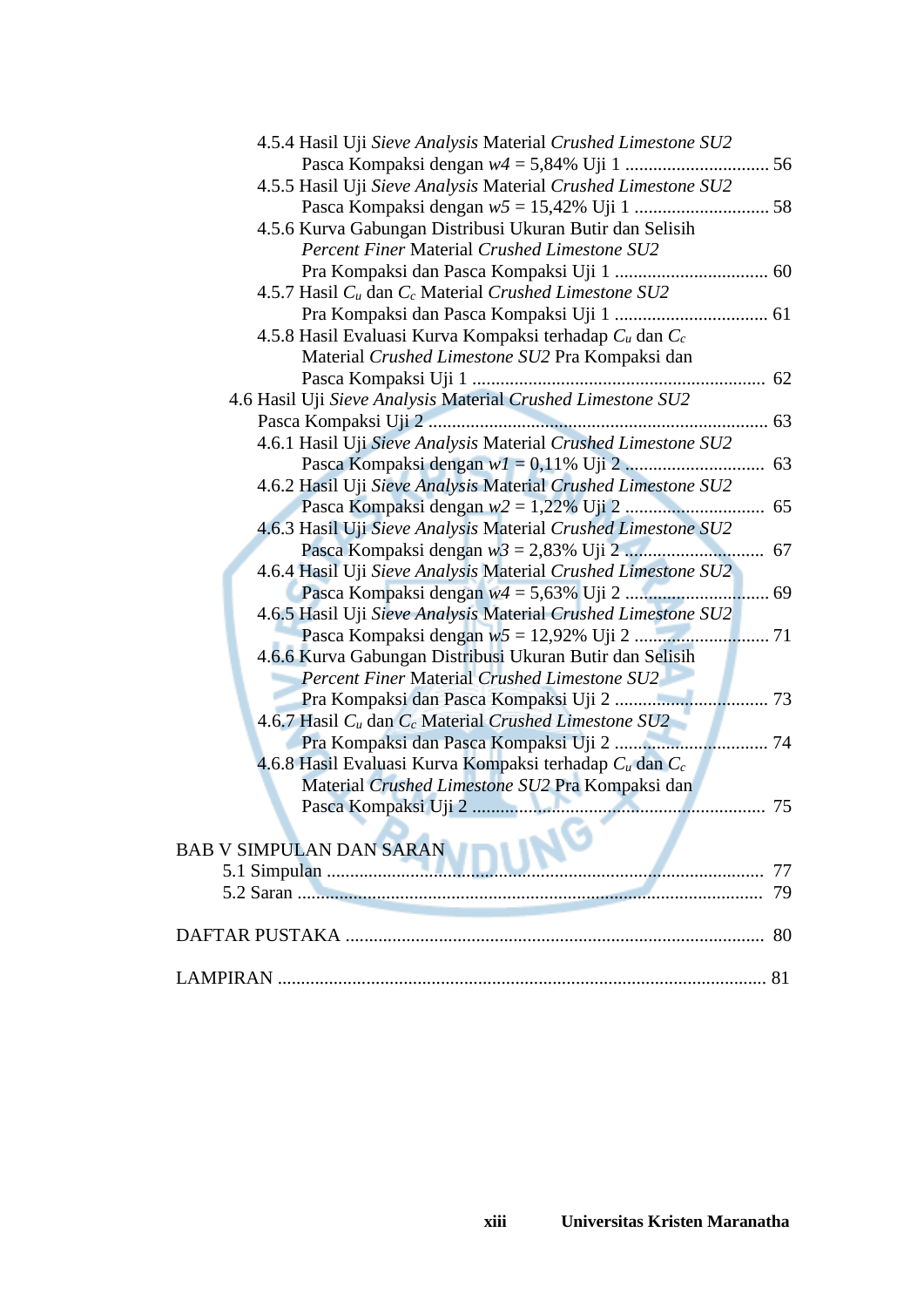# **DAFTAR GAMBAR**

| Gambar 2.1  |                                                         |    |
|-------------|---------------------------------------------------------|----|
| Gambar 2.2  |                                                         |    |
| Gambar 2.3  |                                                         |    |
| Gambar 2.4  | Macam-macam Tipe Kurva Distribusi Ukuran Butiran  8     |    |
| Gambar 2.5  | Flow Chart for Classifying Coarse-Grained Soils  11     |    |
| Gambar 3.1  |                                                         |    |
| Gambar 4.1  | Hasil Kurva Distribusi Ukuran Butir Material Crushed    |    |
|             |                                                         |    |
| Gambar 4.2  | Hasil Kurva Distribusi Ukuran Butir Material Crushed    |    |
|             |                                                         |    |
| Gambar 4.3  | Kurva Gabungan Distribusi Ukuran Butir Material Crushed |    |
|             |                                                         |    |
| Gambar 4.4  | Hasil Kurva Distribusi Ukuran Butir Material Crushed    |    |
|             | Limestone SU1 Pra Kompaksi dan Pasca Kompaksi           |    |
|             |                                                         | 25 |
| Gambar 4.5  | Hasil Kurva Distribusi Ukuran Butir Material Crushed    |    |
|             | Limestone SU1 Pra Kompaksi dan Pasca Kompaksi           |    |
|             |                                                         | 27 |
| Gambar 4.6  | Hasil Kurva Distribusi Ukuran Butir Material Crushed    |    |
|             | Limestone SU1 Pra Kompaksi dan Pasca Kompaksi           |    |
|             |                                                         | 29 |
| Gambar 4.7  | Hasil Kurva Distribusi Ukuran Butir Material Crushed    |    |
|             | Limestone SU1 Pra Kompaksi dan Pasca Kompaksi           |    |
|             |                                                         | 31 |
| Gambar 4.8  | Hasil Kurva Distribusi Ukuran Butir Material Crushed    |    |
|             | Limestone SU1 Pra Kompaksi dan Pasca Kompaksi           |    |
|             |                                                         | 33 |
| Gambar 4.9  | Hasil Kurva Gabungan Distribusi Ukuran Butir Material   |    |
|             | Crushed Limestone SU1 Pra Kompaksi dan                  |    |
|             |                                                         | 34 |
| Gambar 4.10 | Evaluasi Kurva Kompaksi SU1 Uji 1 terhadap Cu dan Cc    |    |
|             | Material Crushed Limestone SU1 Pra Kompaksi dan         |    |
|             |                                                         |    |
| Gambar 4.11 | Hasil Kurva Distribusi Ukuran Butir Material Crushed    |    |
|             | Limestone SU1 Pra Kompaksi dan Pasca Kompaksi           |    |
|             |                                                         |    |
| Gambar 4.12 | Hasil Kurva Distribusi Ukuran Butir Material Crushed    |    |
|             | Limestone SU1 Pra Kompaksi dan Pasca Kompaksi           |    |
|             |                                                         |    |
| Gambar 4.13 | Hasil Kurva Distribusi Ukuran Butir Material Crushed    |    |
|             | Limestone SU1 Pra Kompaksi dan Pasca Kompaksi           |    |
|             |                                                         |    |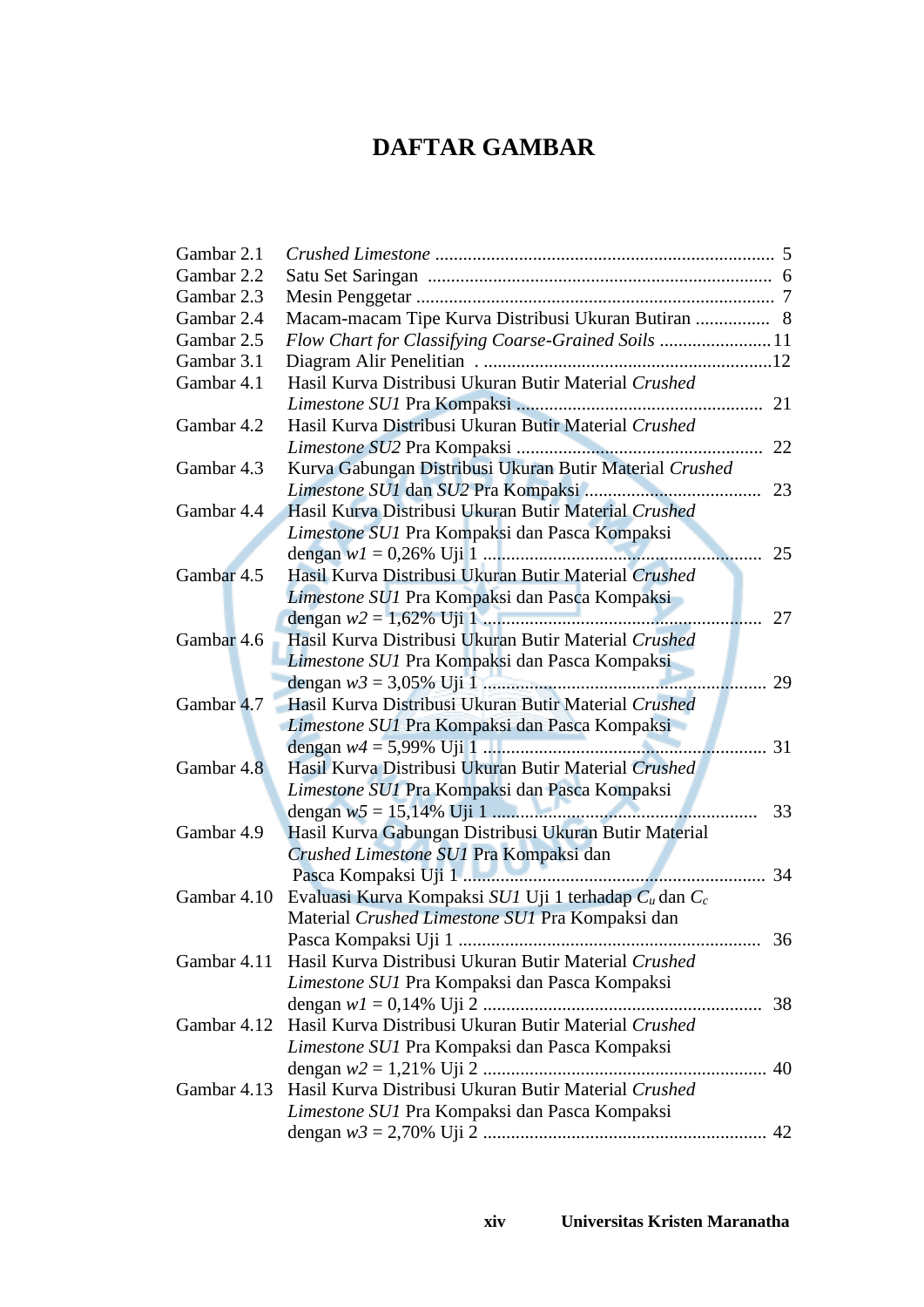|             | Gambar 4.14 Hasil Kurva Distribusi Ukuran Butir Material Crushed       |    |
|-------------|------------------------------------------------------------------------|----|
|             | Limestone SU1 Pra Kompaksi dan Pasca Kompaksi                          |    |
|             |                                                                        | 44 |
| Gambar 4.15 | Hasil Kurva Distribusi Ukuran Butir Material Crushed                   |    |
|             | Limestone SU1 Pra Kompaksi dan Pasca Kompaksi                          |    |
|             |                                                                        | 46 |
| Gambar 4.16 | Hasil Kurva Gabungan Distribusi Ukuran Butir Material                  |    |
|             | Crushed Limestone SU1 Pra Kompaksi dan                                 |    |
|             |                                                                        |    |
| Gambar 4.17 | Evaluasi Kurva Kompaksi SU1 Uji 2 terhadap $C_u$ dan $C_c$             |    |
|             | Material Crushed Limestone SU1 Pra Kompaksi dan                        |    |
|             |                                                                        | 49 |
| Gambar 4.18 | Hasil Kurva Distribusi Ukuran Butir Material Crushed                   |    |
|             | Limestone SU2 Pra Kompaksi dan Pasca Kompaksi                          |    |
|             |                                                                        |    |
| Gambar 4.19 | Hasil Kurva Distribusi Ukuran Butir Material Crushed                   |    |
|             | Limestone SU2 Pra Kompaksi dan Pasca Kompaksi                          |    |
|             |                                                                        |    |
|             | Gambar 4.20 Hasil Kurva Distribusi Ukuran Butir Material Crushed       |    |
|             |                                                                        |    |
|             | Limestone SU2 Pra Kompaksi dan Pasca Kompaksi                          | 55 |
|             |                                                                        |    |
| Gambar 4.21 | Hasil Kurva Distribusi Ukuran Butir Material Crushed                   |    |
|             | Limestone SU2 Pra Kompaksi dan Pasca Kompaksi                          |    |
|             |                                                                        | 57 |
|             | Gambar 4.22 Hasil Kurva Distribusi Ukuran Butir Material Crushed       |    |
|             | Limestone SU2 Pra Kompaksi dan Pasca Kompaksi                          |    |
|             |                                                                        | 59 |
|             | Gambar 4.23 Hasil Kurva Gabungan Distribusi Ukuran Butir Material      |    |
|             | Crushed Limestone SU2 Pra Kompaksi dan                                 |    |
|             |                                                                        | 60 |
|             | Gambar 4.24 Evaluasi Kurva Kompaksi SU2 Uji 1 terhadap $C_u$ dan $C_c$ |    |
|             | Material Crushed Limestone SU2 Pra Kompaksi dan                        |    |
|             |                                                                        |    |
|             | Gambar 4.25 Hasil Kurva Distribusi Ukuran Butir Material Crushed       |    |
|             | Limestone SU2 Pra Kompaksi dan Pasca Kompaksi                          |    |
|             |                                                                        |    |
|             | Gambar 4.26 Hasil Kurva Distribusi Ukuran Butir Material Crushed       |    |
|             | Limestone SU2 Pra Kompaksi dan Pasca Kompaksi                          |    |
|             |                                                                        |    |
| Gambar 4.27 | Hasil Kurva Distribusi Ukuran Butir Material Crushed                   |    |
|             | Limestone SU2 Pra Kompaksi dan Pasca Kompaksi                          |    |
|             |                                                                        |    |
| Gambar 4.28 | Hasil Kurva Distribusi Ukuran Butir Material Crushed                   |    |
|             | Limestone SU2 Pra Kompaksi dan Pasca Kompaksi                          |    |
|             |                                                                        |    |
| Gambar 4.29 | Hasil Kurva Distribusi Ukuran Butir Material Crushed                   |    |
|             | Limestone SU2 Pra Kompaksi dan Pasca Kompaksi                          |    |
|             |                                                                        |    |
|             |                                                                        |    |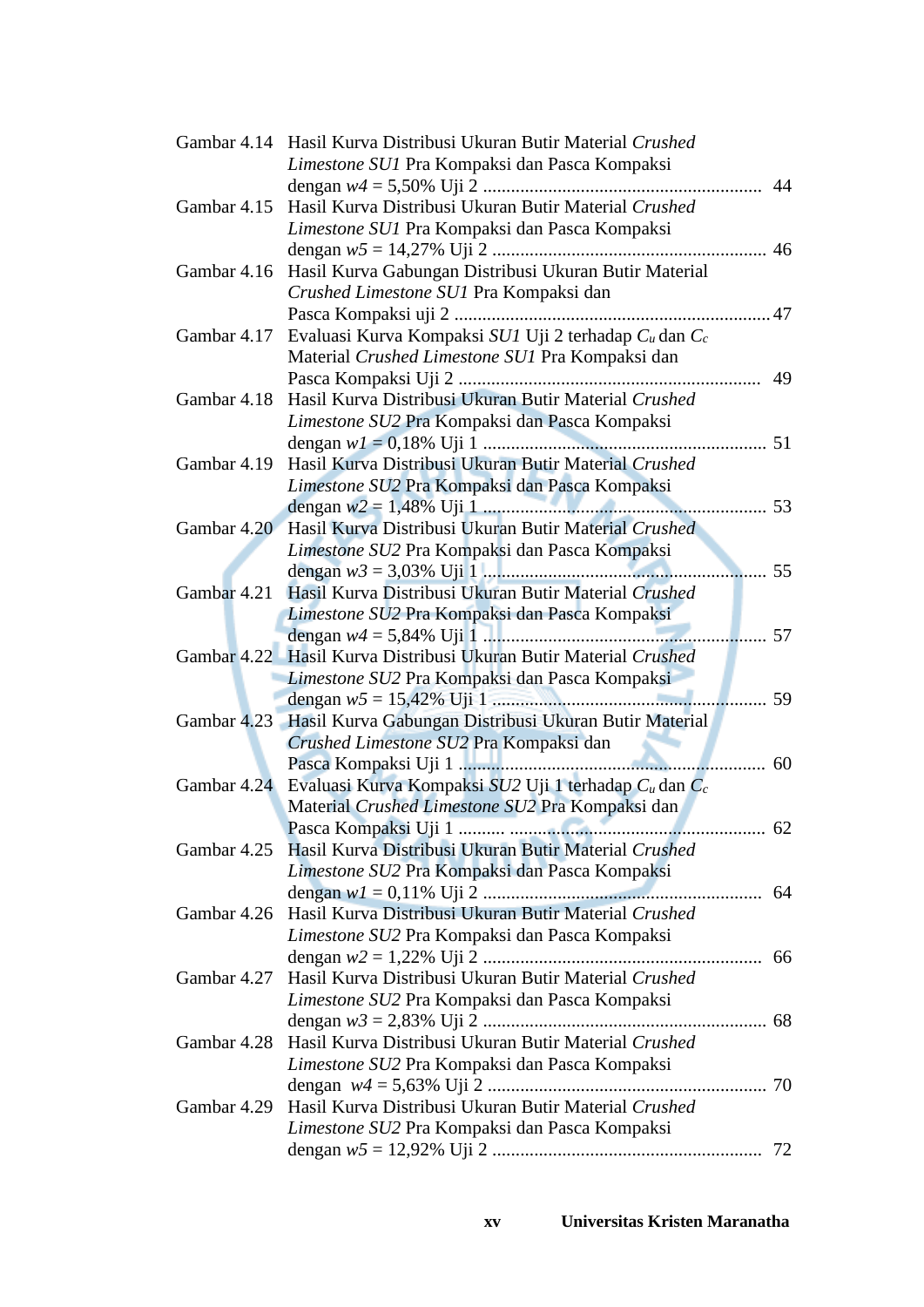| Gambar 4.30 Hasil Kurva Gabungan Distribusi Ukuran Butir Material      |  |
|------------------------------------------------------------------------|--|
| Crushed Limestone SU2 Pra Kompaksi dan                                 |  |
|                                                                        |  |
| Gambar 4.31 Evaluasi Kurva Kompaksi SU2 Uji 2 terhadap $C_u$ dan $C_c$ |  |
| Material Crushed Limestone SU2 Pra Kompaksi dan                        |  |
|                                                                        |  |
|                                                                        |  |

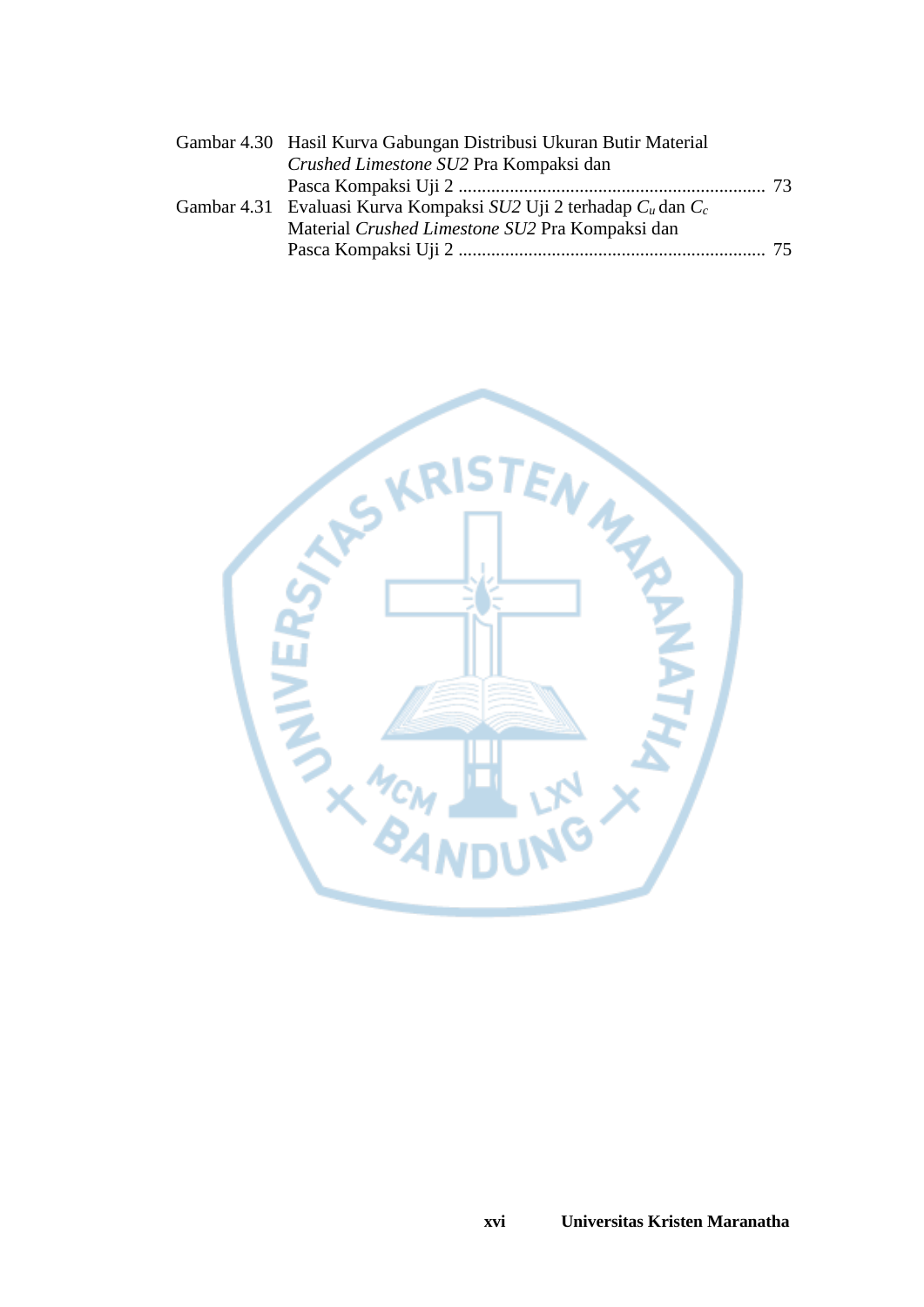## **DAFTAR TABEL**

| Tabel 2.1 |                                                                       |    |
|-----------|-----------------------------------------------------------------------|----|
| Tabel 2.2 | Kelompok-kelompok Tanah Utama Sistem Klasifikasi Unified  10          |    |
| Tabel 3.1 | Sieve Analysis Material Crushed Limestone SU1 dan SU2 Saat            |    |
|           |                                                                       |    |
| Tabel 4.1 |                                                                       |    |
| Tabel 4.2 | Hasil Sieve Analysis Material Crushed Limestone SU1                   |    |
|           |                                                                       | 21 |
| Tabel 4.3 | Hasil Sieve Analysis Material Crushed Limestone SU2                   |    |
|           |                                                                       | 22 |
| Tabel 4.4 | Hasil Sieve Analysis Material Crushed Limestone SU1                   |    |
|           |                                                                       |    |
| Tabel 4.5 | Hasil Selisih Percent Finer Material Crushed Limestone SU1            |    |
|           | Pra Kompaksi dan Pasca Kompaksi dengan $w1 = 0.26\%$ Uji 1  25        |    |
| Tabel 4.6 | Hasil Sieve Analysis Material Crushed Limestone SU1                   |    |
|           |                                                                       |    |
| Tabel 4.7 | Hasil Selisih Percent Finer Material Crushed Limestone SUI            |    |
|           | Pra Kompaksi dan Pasca Kompaksi dengan $w^2 = 1.62\%$ Uji 1           | 27 |
| Tabel 4.8 | Hasil Sieve Analysis Material Crushed Limestone SU1                   |    |
|           |                                                                       | 28 |
| Tabel 4.9 | Hasil Selisih Percent Finer Material Crushed Limestone SU1            |    |
|           | Pra Kompaksi dan Pasca Kompaksi dengan $w3 = 3,05\%$ Uji 1  29        |    |
|           | Tabel 4.10 Hasil Sieve Analysis Material Crushed Limestone SU1        |    |
|           |                                                                       |    |
|           | Tabel 4.11 Hasil Selisih Percent Finer Material Crushed Limestone SU1 |    |
|           | Pra Kompaksi dan Pasca Kompaksi dengan $w4 = 5,99\%$ Uji 1  31        |    |
|           | Tabel 4.12 Hasil Sieve Analysis Material Crushed Limestone SU1        |    |
|           |                                                                       |    |
|           | Tabel 4.13 Hasil Selisih Percent Finer Material Crushed Limestone SU1 |    |
|           | Pra Kompaksi dan Pasca Kompaksi dengan $w5 = 15,14\%$ Uji 1  33       |    |
|           | Tabel 4.14 Hasil Selisih Percent Finer Material Crushed Limestone SU1 |    |
|           |                                                                       |    |
|           | Tabel 4.15 Hasil $C_u$ dan $C_c$ Material Crushed Limestone SUI       |    |
|           |                                                                       |    |
|           | Tabel 4.16 Hasil Sieve Analysis Material Crushed Limestone SU1        |    |
|           |                                                                       |    |
|           | Tabel 4.17 Hasil Selisih Percent Finer Material Crushed Limestone SU1 |    |
|           | Pra Kompaksi dan Pasca Kompaksi dengan $w1 = 0,14\%$ Uji 2  38        |    |
|           | Tabel 4.18 Hasil Sieve Analysis Material Crushed Limestone SU1        |    |
|           |                                                                       | 39 |
|           | Tabel 4.19 Hasil Selisih Percent Finer Material Crushed Limestone SU1 |    |
|           | Pra Kompaksi dan Pasca Kompaksi dengan $w^2 = 1,21\%$ Uji 2           | 40 |
|           | Tabel 4.20 Hasil Sieve Analysis Material Crushed Limestone SU1        |    |
|           |                                                                       | 41 |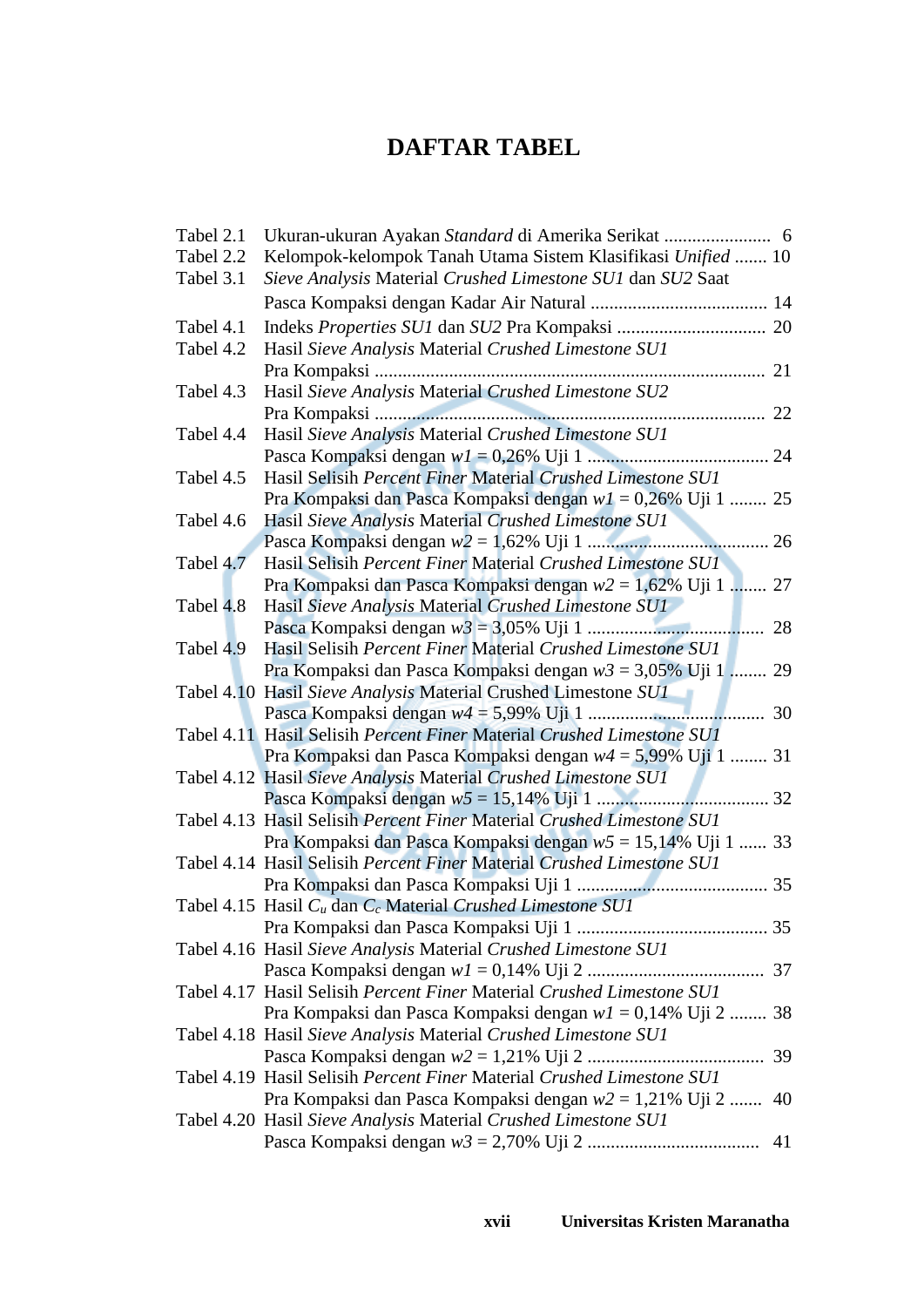| Tabel 4.21 Hasil Selisih Percent Finer Material Crushed Limestone SU1             |    |
|-----------------------------------------------------------------------------------|----|
| Pra Kompaksi dan Pasca Kompaksi dengan $w3 = 2,70\%$ Uji 2  42                    |    |
| Tabel 4.22 Hasil Sieve Analysis Material Crushed Limestone SU1                    |    |
|                                                                                   | 43 |
| Tabel 4.23 Hasil Selisih Percent Finer Material Crushed Limestone SU1             |    |
| Pra Kompaksi dan Pasca Kompaksi dengan $w4 = 5,50\%$ Uji 2                        | 44 |
| Tabel 4.24 Hasil Sieve Analysis Material Crushed Limestone SU1                    |    |
|                                                                                   | 45 |
| Tabel 4.25 Hasil Selisih Percent Finer Material Crushed Limestone SU1             |    |
|                                                                                   |    |
| Pra Kompaksi dan Pasca Kompaksi dengan $w5 = 14,27\%$ Uji 2  46                   |    |
| Tabel 4.26 Hasil Selisih Percent Finer Material Crushed Limestone SU1             |    |
|                                                                                   |    |
| Tabel 4.27 Hasil C <sub>u</sub> dan C <sub>c</sub> Material Crushed Limestone SU1 |    |
|                                                                                   |    |
| Tabel 4.28 Hasil Sieve Analysis Material Crushed Limestone SU2                    |    |
|                                                                                   |    |
| Tabel 4.29 Hasil Selisih Percent Finer Material Crushed Limestone SU2             |    |
| Pra Kompaksi dan Pasca Kompaksi dengan $wI = 0,18\%$ Uji 1  51                    |    |
| Tabel 4.30 Hasil Sieve Analysis Material Crushed Limestone SU2                    |    |
|                                                                                   | 52 |
| Tabel 4.31 Hasil Selisih Percent Finer Material Crushed Limestone SU2             |    |
| Pra Kompaksi dan Pasca Kompaksi dengan $w2 = 1,48\%$ Uji 1  53                    |    |
| Tabel 4.32 Hasil Sieve Analysis Material Crushed Limestone SU2                    |    |
|                                                                                   | 54 |
| Tabel 4.33 Hasil Selisih Percent Finer Material Crushed Limestone SU2             |    |
| Pra Kompaksi dan Pasca Kompaksi dengan $w3 = 3,03\%$ Uji 1  55                    |    |
| Tabel 4.34 Hasil Sieve Analysis Material Crushed Limestone SU2                    |    |
|                                                                                   | 56 |
|                                                                                   |    |
| Tabel 4.35 Hasil Selisih Percent Finer Material Crushed Limestone SU2             |    |
| Pra Kompaksi dan Pasca Kompaksi dengan $w4 = 5,84\%$ Uji 1  57                    |    |
| Tabel 4.36 Hasil Sieve Analysis Material Crushed Limestone SU2                    |    |
|                                                                                   |    |
| Tabel 4.37 Hasil Selisih Percent Finer Material Crushed Limestone SU2             |    |
| Pra Kompaksi dan Pasca Kompaksi dengan $w5 = 15,42\%$ Uji 1  59                   |    |
| Tabel 4.38 Hasil Selisih Percent Finer Material Crushed Limestone SU2             |    |
|                                                                                   |    |
| Tabel 4.39 Hasil $C_u$ dan $C_c$ Material Crushed Limestone SU2                   |    |
|                                                                                   |    |
| Tabel 4.40 Hasil Sieve Analysis Material Crushed Limestone SU2                    |    |
|                                                                                   |    |
| Tabel 4.41 Hasil Selisih Percent Finer Material Crushed Limestone SU2             |    |
| Pra Kompaksi dan Pasca Kompaksi dengan w1 = 0,11% Uji 2  64                       |    |
| Tabel 4.42 Hasil Sieve Analysis Material Crushed Limestone SU2                    |    |
|                                                                                   | 65 |
|                                                                                   |    |
| Tabel 4.43 Hasil Selisih Percent Finer Material Crushed Limestone SU2             |    |
| Pra Kompaksi dan Pasca Kompaksi dengan $w^2 = 1,22\%$ Uji 2  66                   |    |
| Tabel 4.44 Hasil Sieve Analysis Material Crushed Limestone SU2                    |    |
|                                                                                   |    |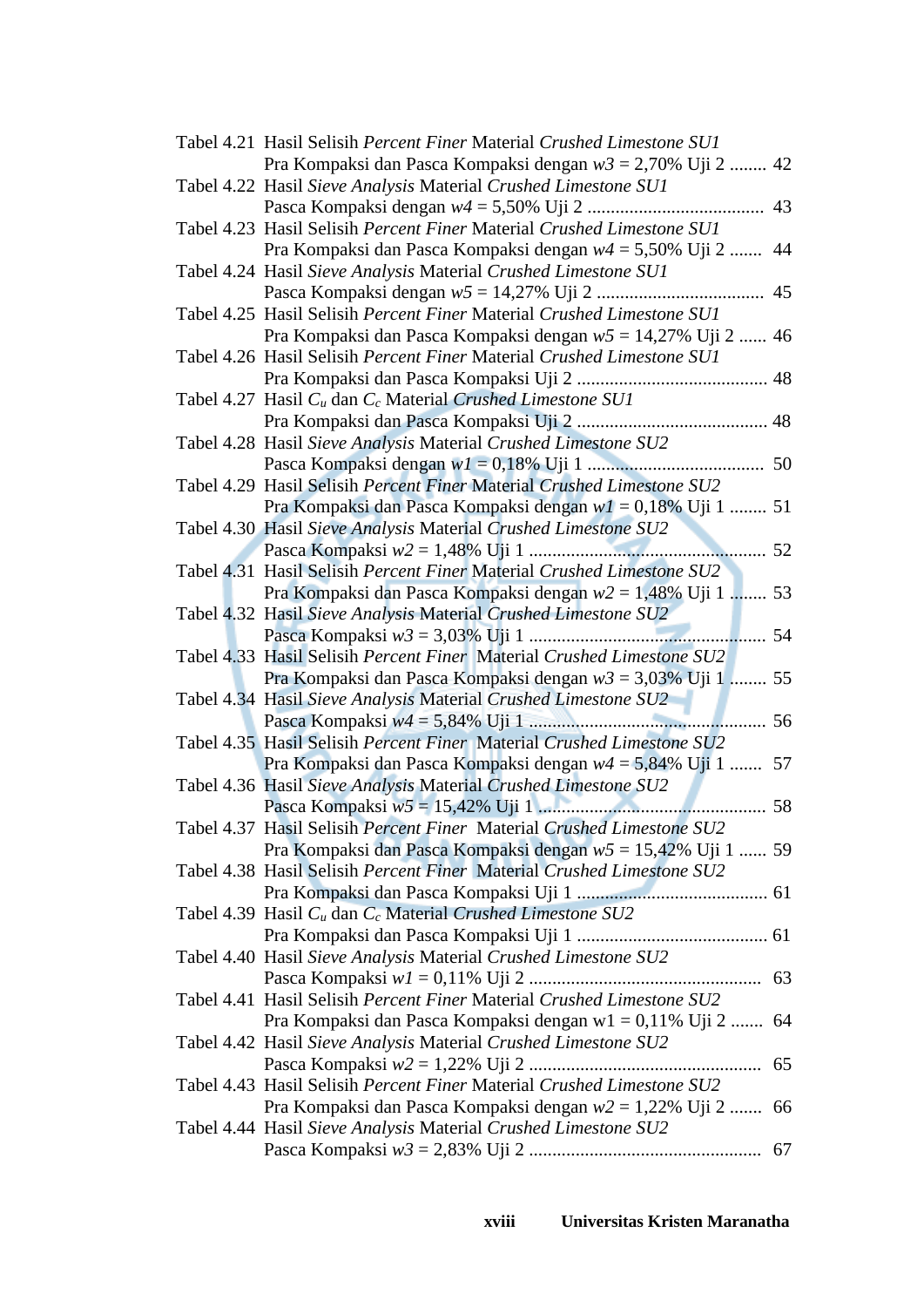| Tabel 4.45 Hasil Selisih Percent Finer Material Crushed Limestone SU2 |  |
|-----------------------------------------------------------------------|--|
| Pra Kompaksi dan Pasca Kompaksi dengan $w3 = 2,83\%$ Uji 2  68        |  |
| Tabel 4.46 Hasil Sieve Analysis Material Crushed Limestone SU2        |  |
|                                                                       |  |
| Tabel 4.47 Hasil Selisih Percent Finer Material Crushed Limestone SU2 |  |
| Pra Kompaksi dan Pasca Kompaksi dengan $w4 = 5,63\%$ Uji 2  70        |  |
| Tabel 4.48 Hasil Sieve Analysis Material Crushed Limestone SU2        |  |
|                                                                       |  |
| Tabel 4.49 Hasil Selisih Percent Finer Material Crushed Limestone SU2 |  |
| Pra Kompaksi dan Pasca Kompaksi dengan $w5 = 12,92\%$ Uji 2  72       |  |
| Tabel 4.50 Hasil Selisih Percent Finer Material Crushed Limestone SU2 |  |
|                                                                       |  |
| Tabel 4.51 Hasil $C_u$ dan $C_c$ Material Crushed Limestone SU2       |  |
|                                                                       |  |

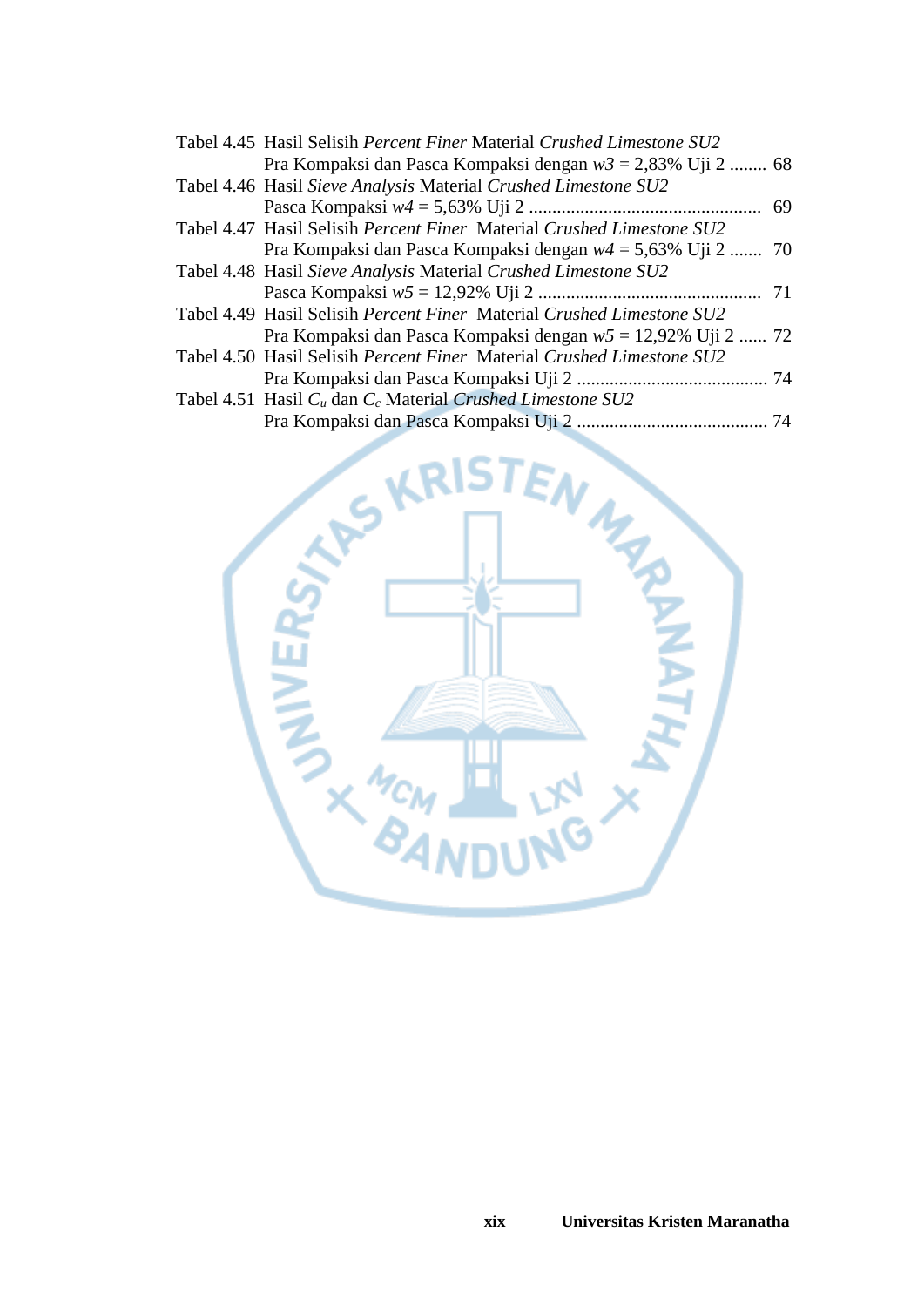## **DAFTAR NOTASI**

- *C<sup>u</sup>* Koefisien keseragaman (*coefficient of uniformity*)
- *C<sup>c</sup>* Koefisien gradasi (*coefficient of gradation*)
- *D<sup>60</sup>* Diameter yang bersesuaian dengan 60% lolos ayakan yang ditentukan dari kurva distribusi ukuran butiran
- *D<sup>30</sup>* Diameter yang bersesuaian dengan 30% lolos ayakan
- *D<sup>10</sup>* Diameter dalam kurva distribusi ukuran butiran yang bersesuaian dengan 10% yang lebih halus (lolos ayakan) di definisikan sebagai ukuran efektif
- Gs Berat jenis tanah (gr/cm<sup>3</sup>)
- *wopt* Kadar air optimum (%)
- $\gamma_{\text{dry}}$  Berat isi kering (ton/m<sup>3</sup>)

MAR